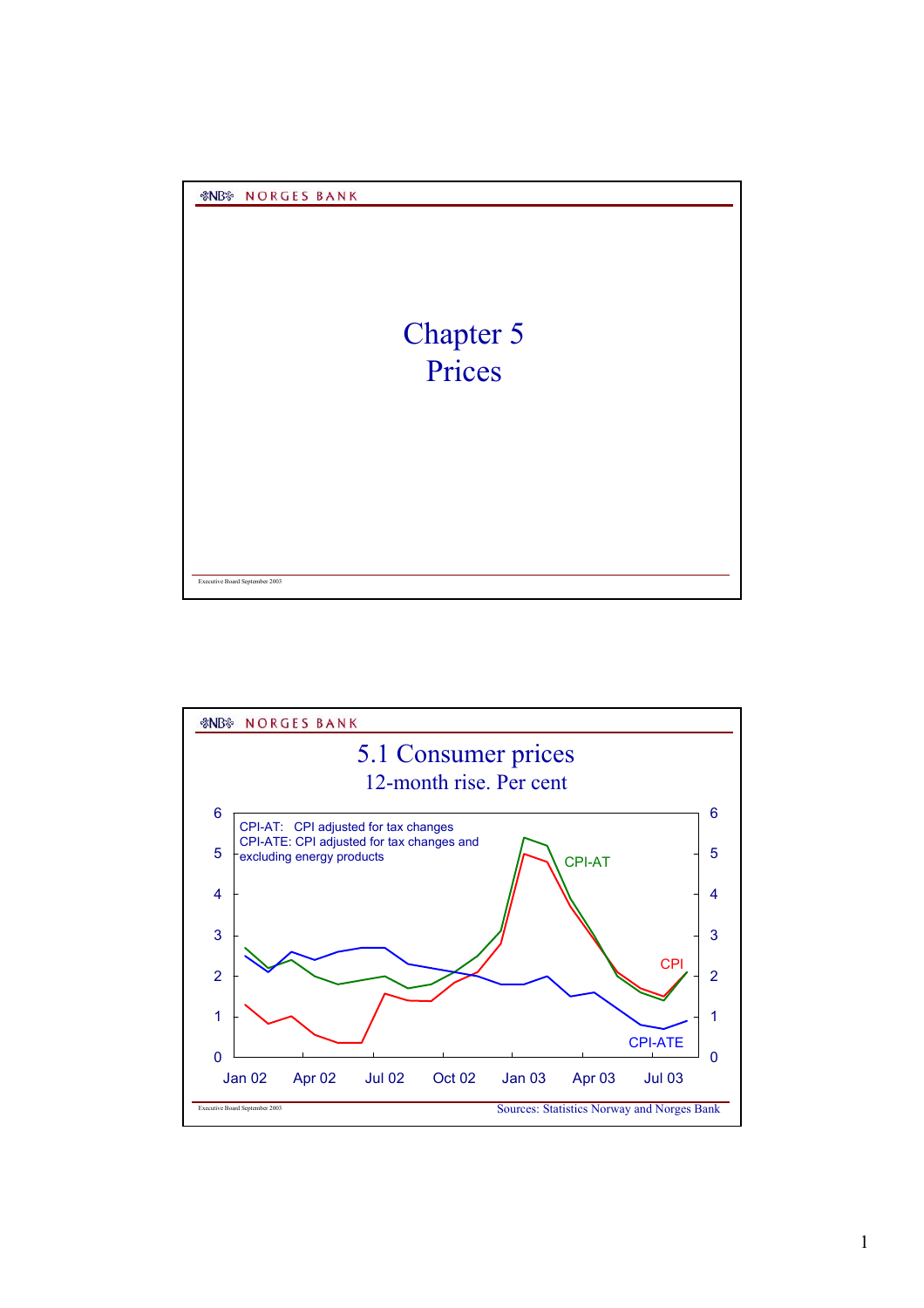*&NB* **NORGES BANK** 



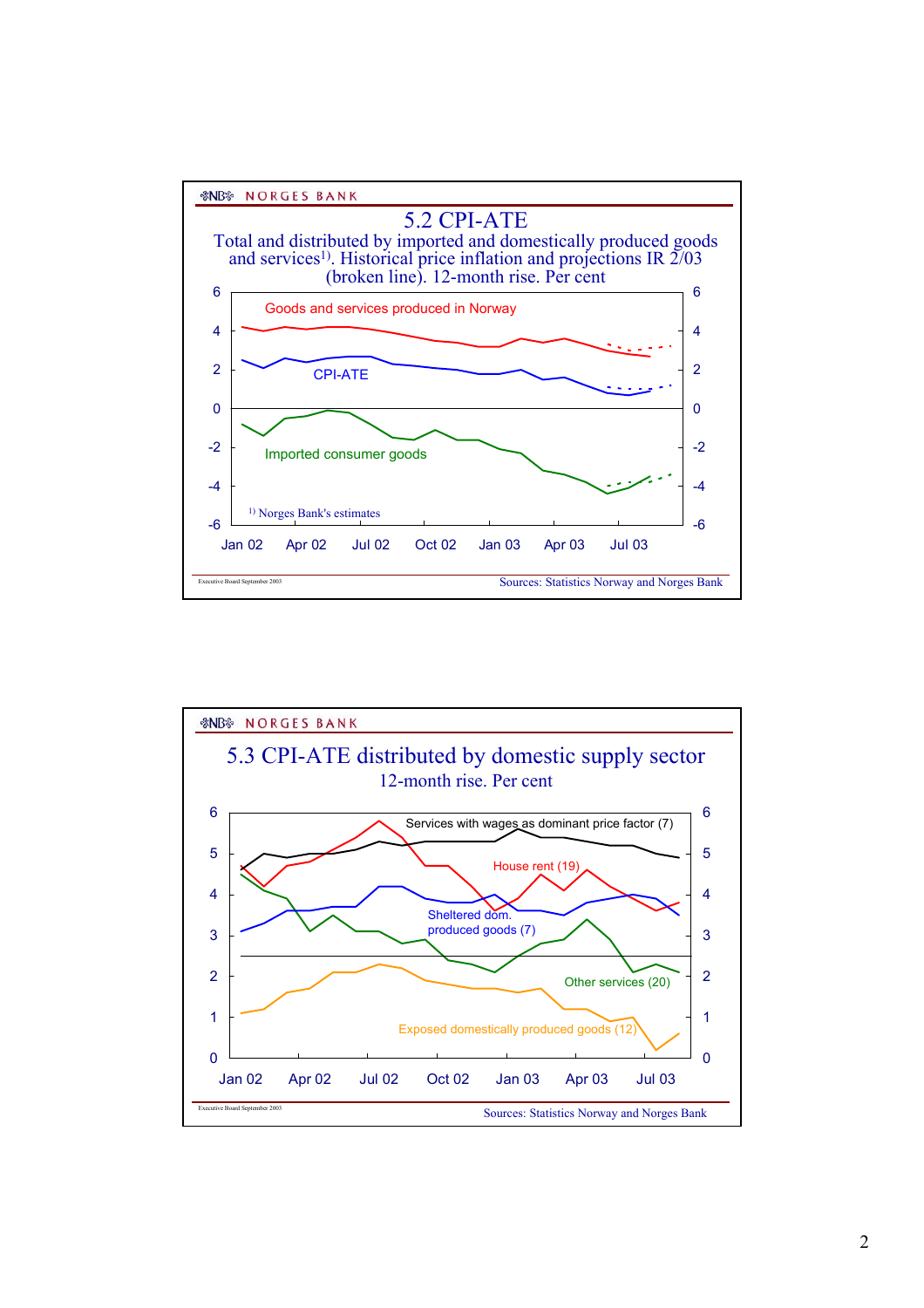

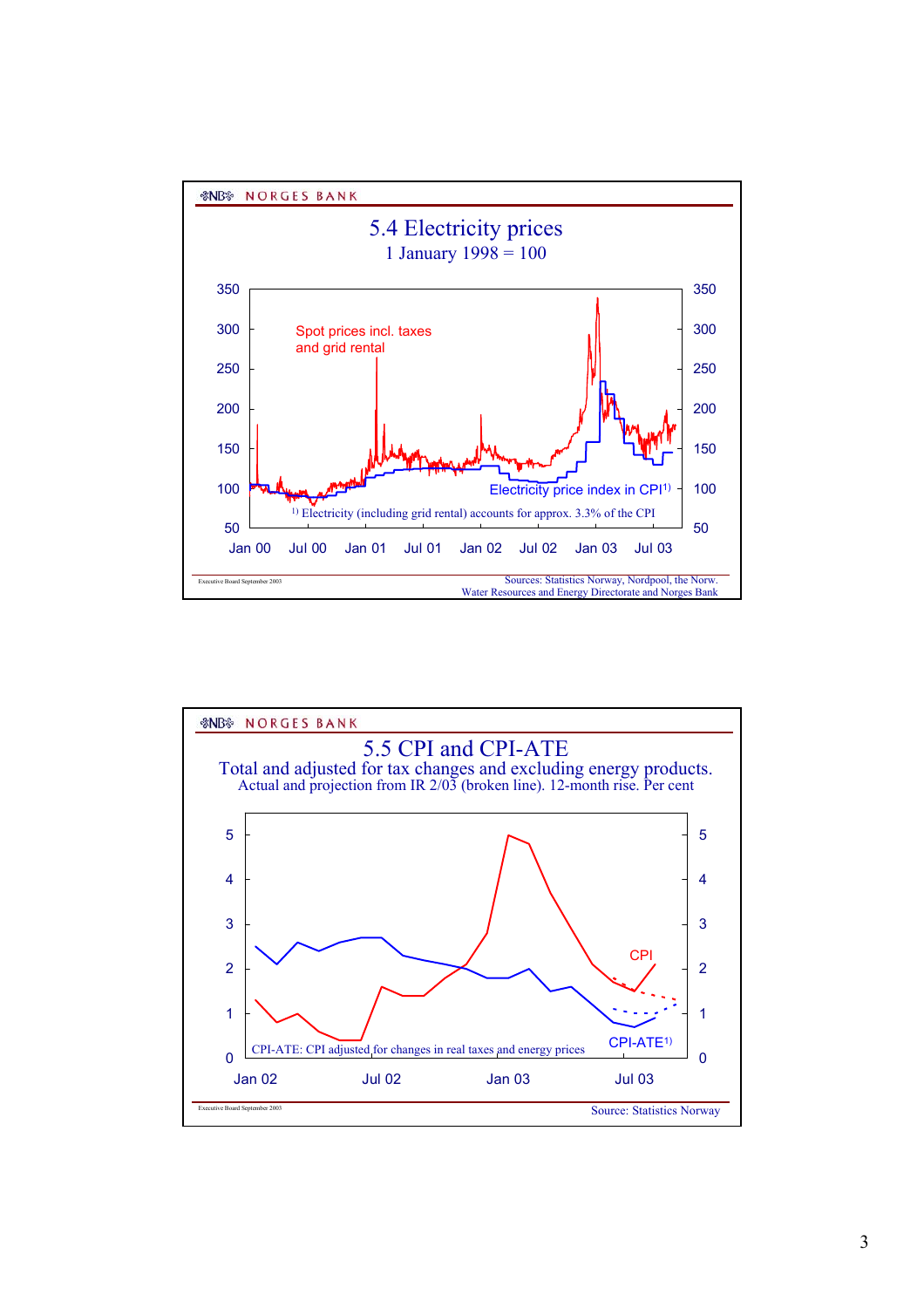

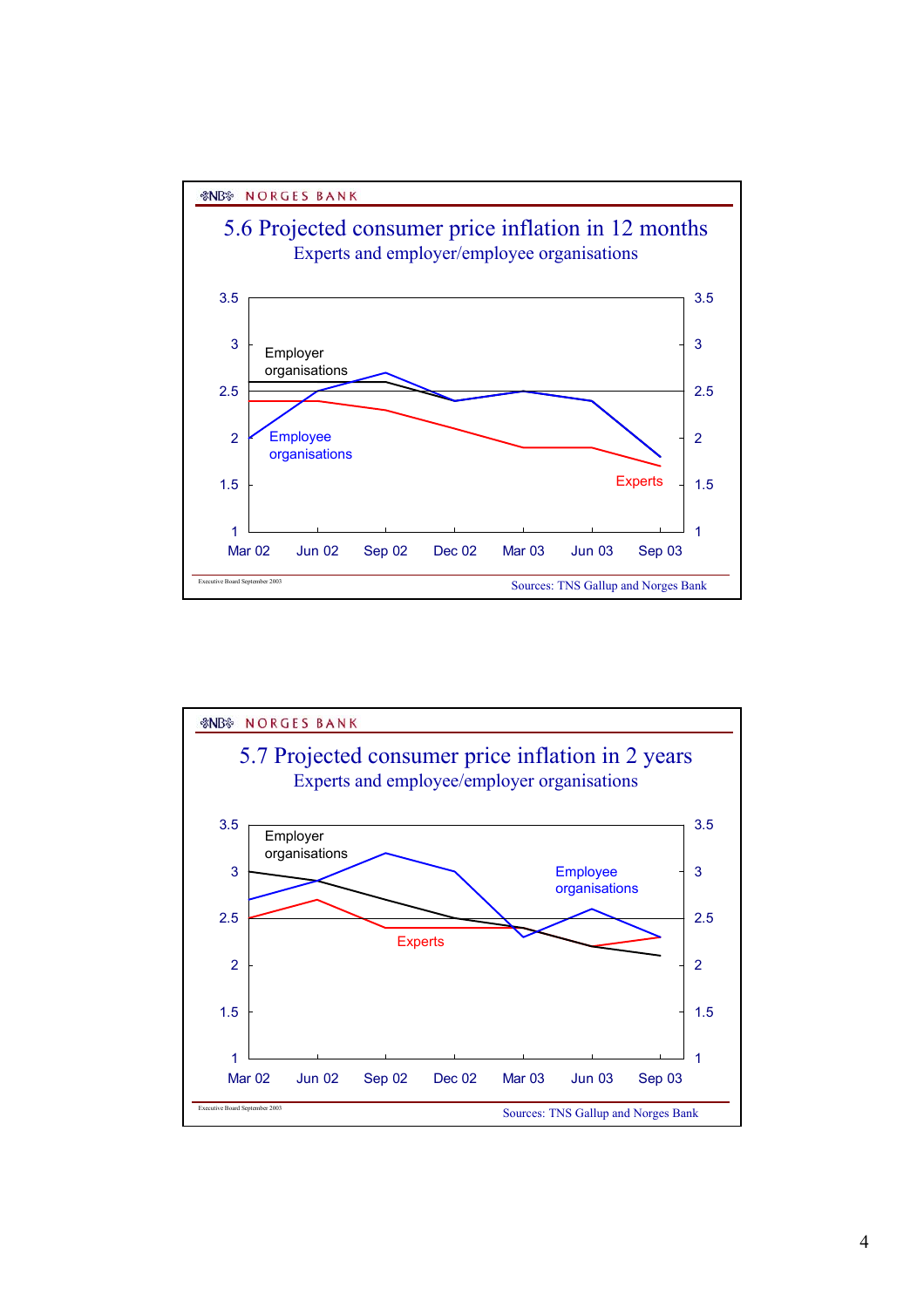